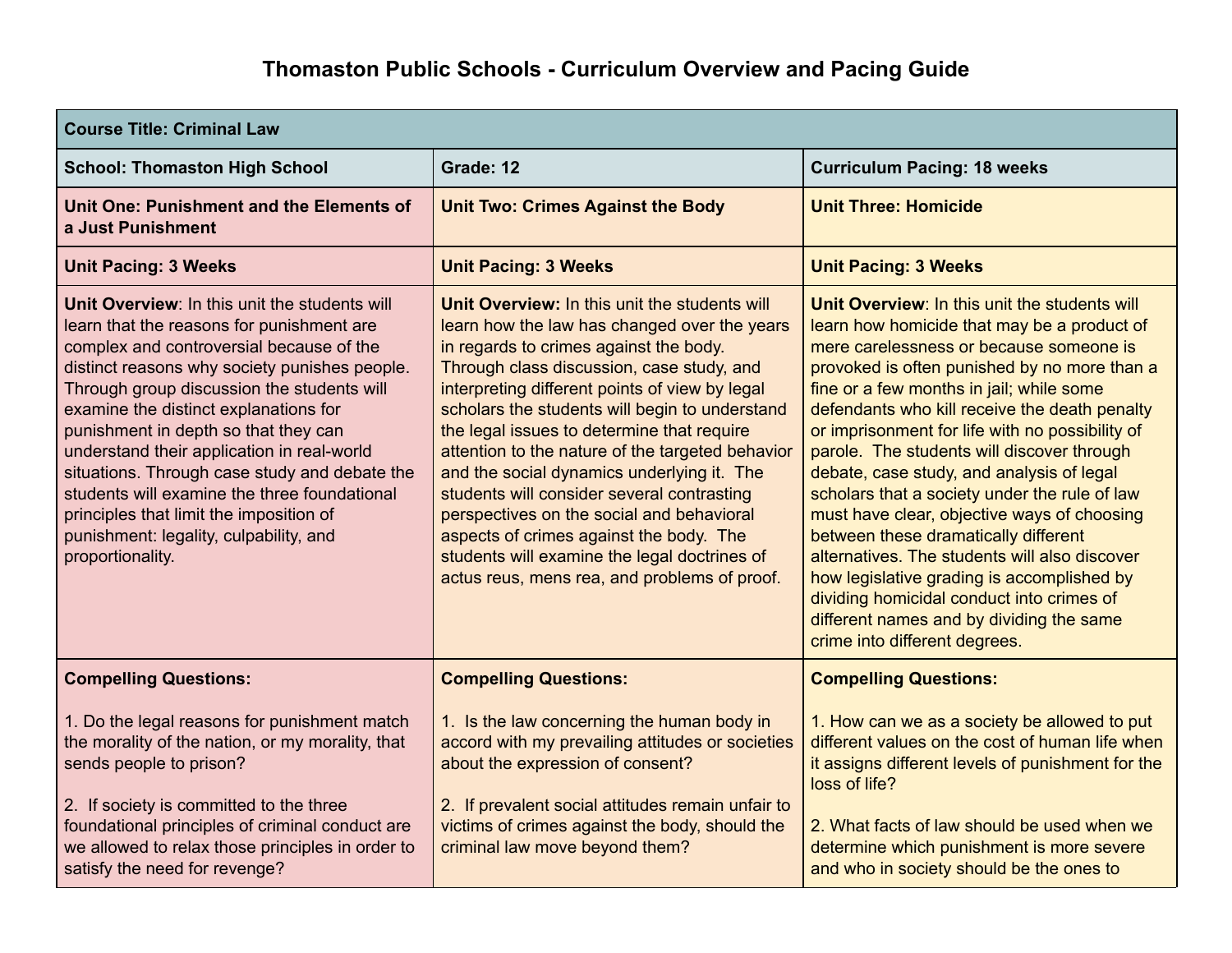|                                                                                                                                                                                                                                                                                                                                                                                                                                                                                                                                                                                                                                                                                                                                                                                                                                                   |                                                                                                                                                                                                                                                                                                                                                                                                                                                                                                                                                                                                                                                                                                                                                                                                                                                                                                                                                                | decide the punishment?                                                                                                                                                                                                                                                                                                                                                                                                                                                                                                                                                                                                                                                                                                                                                                                                                                                                                                                  |
|---------------------------------------------------------------------------------------------------------------------------------------------------------------------------------------------------------------------------------------------------------------------------------------------------------------------------------------------------------------------------------------------------------------------------------------------------------------------------------------------------------------------------------------------------------------------------------------------------------------------------------------------------------------------------------------------------------------------------------------------------------------------------------------------------------------------------------------------------|----------------------------------------------------------------------------------------------------------------------------------------------------------------------------------------------------------------------------------------------------------------------------------------------------------------------------------------------------------------------------------------------------------------------------------------------------------------------------------------------------------------------------------------------------------------------------------------------------------------------------------------------------------------------------------------------------------------------------------------------------------------------------------------------------------------------------------------------------------------------------------------------------------------------------------------------------------------|-----------------------------------------------------------------------------------------------------------------------------------------------------------------------------------------------------------------------------------------------------------------------------------------------------------------------------------------------------------------------------------------------------------------------------------------------------------------------------------------------------------------------------------------------------------------------------------------------------------------------------------------------------------------------------------------------------------------------------------------------------------------------------------------------------------------------------------------------------------------------------------------------------------------------------------------|
| <b>Priority Learning Targets</b><br>1. I can argue what makes a question important<br>or worth asking.<br>2. INQ 9-12.1 Explain how a question reflects<br>an enduring issue in the field.<br>3. I can situate my own perspective or<br>viewpoint on an issue or topic within a range of<br>expert opinions.<br>4. INQ 9-12.3 Explain points of agreement and<br>disagreement experts have about<br>interpretations and applications of disciplinary<br>concepts and ideas associated with a<br>supporting question.<br>5. I can analyze and critique the effectiveness<br>with which a given citizen(s) or institution(s)<br>addresses social and political problems.<br>6. INQ 9-12.4 Explain how supporting<br>questions contribute to an inquiry and how,<br>through engaging source work, new compelling<br>and supporting questions emerge. | <b>Priority Learning Targets</b><br>1. I can develop and refine critical questions<br>that help me inquire about a topic or issue in<br>order to develop a stand or take action.<br>2. INQ 9-12.4 Explain how supporting<br>questions contribute to an inquiry and how,<br>through engaging source work, new<br>compelling and supporting questions emerge.<br>3. I can gather information from a variety of<br>sources as to capture a wide range of views,<br>using considerations of author, origin,<br>structure, context, and accuracy to guide my<br>selection.<br>4. INQ 9-12.6 Gather relevant information<br>from multiple sources representing a wide<br>range of views while using the origin, authority,<br>structure, context, and corroborative value of<br>the sources to guide the selection.<br>5. I can compare and contrast my opinions of<br>a source's credibility with those of experts in<br>order to determine a source's credibility. | <b>Priority Learning Targets</b><br>1. I can critique the accuracy and biases of a<br>source in how it approaches or answers critical<br>questions related to an issue or topic and<br>make determinations of that source's<br>legitimacy.<br>2. INQ 9-12.5 Determine the kinds of sources<br>that will be helpful in answering compelling and<br>supporting questions, taking into consideration<br>multiple points of view represented in the<br>sources, the types of sources available, and<br>the potential uses of the sources.<br>3. I can create strong arguments by selecting<br>evidence drawn from multiple sources that<br>contains little to no inconsistencies.<br>4. INQ 9-12.8 Identify evidence that draws<br>information directly and substantively from<br>multiple sources to detect inconsistencies in<br>evidence in order to revise or strengthen<br>claims.<br>5. I can refine claims and counterclaims so that |
| 7. I can judge public policies by their intended<br>and unintended outcome, and related<br>consequences.                                                                                                                                                                                                                                                                                                                                                                                                                                                                                                                                                                                                                                                                                                                                          | 6. INQ 9-12.7 Evaluate the credibility of a<br>source by examining how experts value the<br>sources.                                                                                                                                                                                                                                                                                                                                                                                                                                                                                                                                                                                                                                                                                                                                                                                                                                                           | my arguments addresses the significance and<br>strength of my position and addresses the<br>limitations of others.                                                                                                                                                                                                                                                                                                                                                                                                                                                                                                                                                                                                                                                                                                                                                                                                                      |
| 8. CIV 9-12.USH.2 Evaluate the effectiveness<br>of citizens and institutions in solving social and<br>political problems.<br>9. I can develop and refine critical questions                                                                                                                                                                                                                                                                                                                                                                                                                                                                                                                                                                                                                                                                       | 7. I can critique how people apply civic virtues,<br>democratic principles, constitutional rights,<br>and human rights as relates to their personal<br>interests and perspectives.                                                                                                                                                                                                                                                                                                                                                                                                                                                                                                                                                                                                                                                                                                                                                                             | 6. INQ 9-12.9 Refine claims and<br>counterclaims attending to precision,<br>significance, and knowledge conveyed through<br>the claim while pointing out the strengths and<br>limitations of both.                                                                                                                                                                                                                                                                                                                                                                                                                                                                                                                                                                                                                                                                                                                                      |
| that help me inquire about a topic or issue in                                                                                                                                                                                                                                                                                                                                                                                                                                                                                                                                                                                                                                                                                                                                                                                                    | 8. CIV 9-12.CG.10 Analyze the impact and                                                                                                                                                                                                                                                                                                                                                                                                                                                                                                                                                                                                                                                                                                                                                                                                                                                                                                                       |                                                                                                                                                                                                                                                                                                                                                                                                                                                                                                                                                                                                                                                                                                                                                                                                                                                                                                                                         |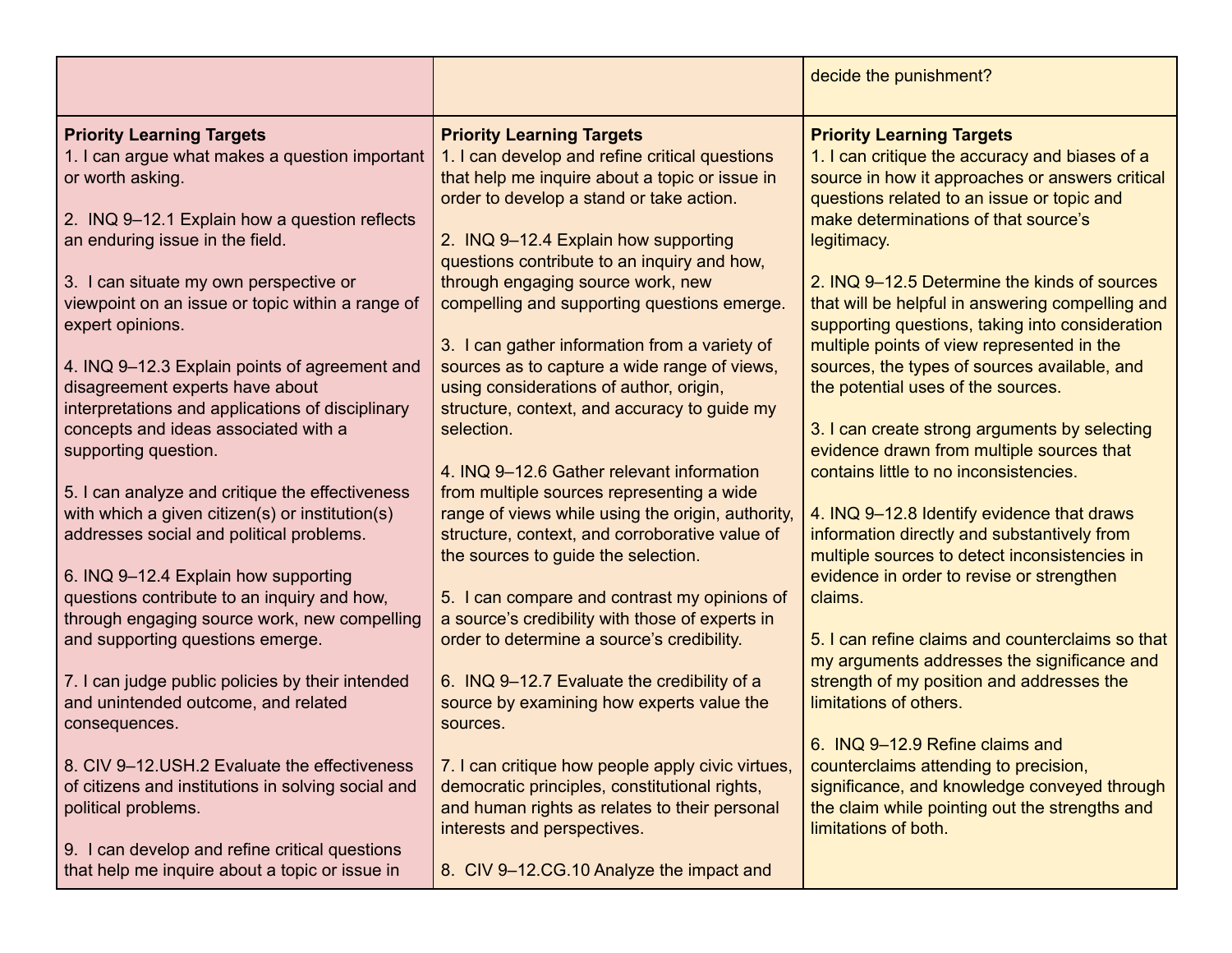| order to develop a stand or take action.<br>10. CIV 9-12.USH.4 Analyze how public<br>policies promote changes, intended and<br>unintended, in society.<br>11. I can analyze and critique the effectiveness<br>with which a given citizen(s) or institution(s)<br>addresses social and political problems.<br>12. CIV 9-12.CG.5 Evaluate citizens' and<br>institutions' effectiveness in addressing social<br>and political problems at the local, state, tribal,<br>national, and/or international level. | the appropriate roles of personal interests and<br>perspectives on the application of civic virtues,<br>democratic principles, constitutional rights,<br>and human rights.<br>9. I can judge the public policies and their<br>intended and unintended outcomes, and<br>related consequences.<br>10. CIV 9-12.CG.13 Evaluate public policies<br>in terms of intended and unintended<br>outcomes, and related consequences.<br>11. I can argue the extent to which a society<br>past or present has embraced specific<br>changes to promote common good and<br>protect rights.<br>12. CIV 9-12.CG.14 Analyze historical,<br>contemporary, and emerging means of<br>changing societies, promoting the common<br>good, and protecting rights. | 7. I can critique the extent to which I<br>demonstrate civic virtues and democratic<br>principles.<br>8. CIV 9-12.CG.7 Apply civic virtues and<br>democratic principles when working with<br>others.<br>9. I can judge the decisions of the government<br>at the local, state and national levels in terms<br>of their civic consequences.<br>10. CIV 9-12.CG.11 Evaluate multiple<br>procedures for making governmental decisions<br>at the local, state, national, and international<br>levels in terms of the civic purposes achieved.<br>11. I can critique how different groups of<br>people use and challenge local, state, and<br>national government to address public issues.<br>12. CIV 9-12.CG.12 Analyze how people use<br>and challenge local, state, national, and<br>international laws to address a variety of public |
|-----------------------------------------------------------------------------------------------------------------------------------------------------------------------------------------------------------------------------------------------------------------------------------------------------------------------------------------------------------------------------------------------------------------------------------------------------------------------------------------------------------|-------------------------------------------------------------------------------------------------------------------------------------------------------------------------------------------------------------------------------------------------------------------------------------------------------------------------------------------------------------------------------------------------------------------------------------------------------------------------------------------------------------------------------------------------------------------------------------------------------------------------------------------------------------------------------------------------------------------------------------------|---------------------------------------------------------------------------------------------------------------------------------------------------------------------------------------------------------------------------------------------------------------------------------------------------------------------------------------------------------------------------------------------------------------------------------------------------------------------------------------------------------------------------------------------------------------------------------------------------------------------------------------------------------------------------------------------------------------------------------------------------------------------------------------------------------------------------------------|
|                                                                                                                                                                                                                                                                                                                                                                                                                                                                                                           |                                                                                                                                                                                                                                                                                                                                                                                                                                                                                                                                                                                                                                                                                                                                           | issues.                                                                                                                                                                                                                                                                                                                                                                                                                                                                                                                                                                                                                                                                                                                                                                                                                               |
| <b>Unit Four: Group Criminality</b>                                                                                                                                                                                                                                                                                                                                                                                                                                                                       | <b>Unit Five: Exculpation</b>                                                                                                                                                                                                                                                                                                                                                                                                                                                                                                                                                                                                                                                                                                             | <b>Unit Six: Theft</b>                                                                                                                                                                                                                                                                                                                                                                                                                                                                                                                                                                                                                                                                                                                                                                                                                |
| <b>Unit Pacing: 3 weeks</b>                                                                                                                                                                                                                                                                                                                                                                                                                                                                               | <b>Unit Pacing: 3 weeks</b>                                                                                                                                                                                                                                                                                                                                                                                                                                                                                                                                                                                                                                                                                                               | <b>Unit Pacing: 3 weeks</b>                                                                                                                                                                                                                                                                                                                                                                                                                                                                                                                                                                                                                                                                                                                                                                                                           |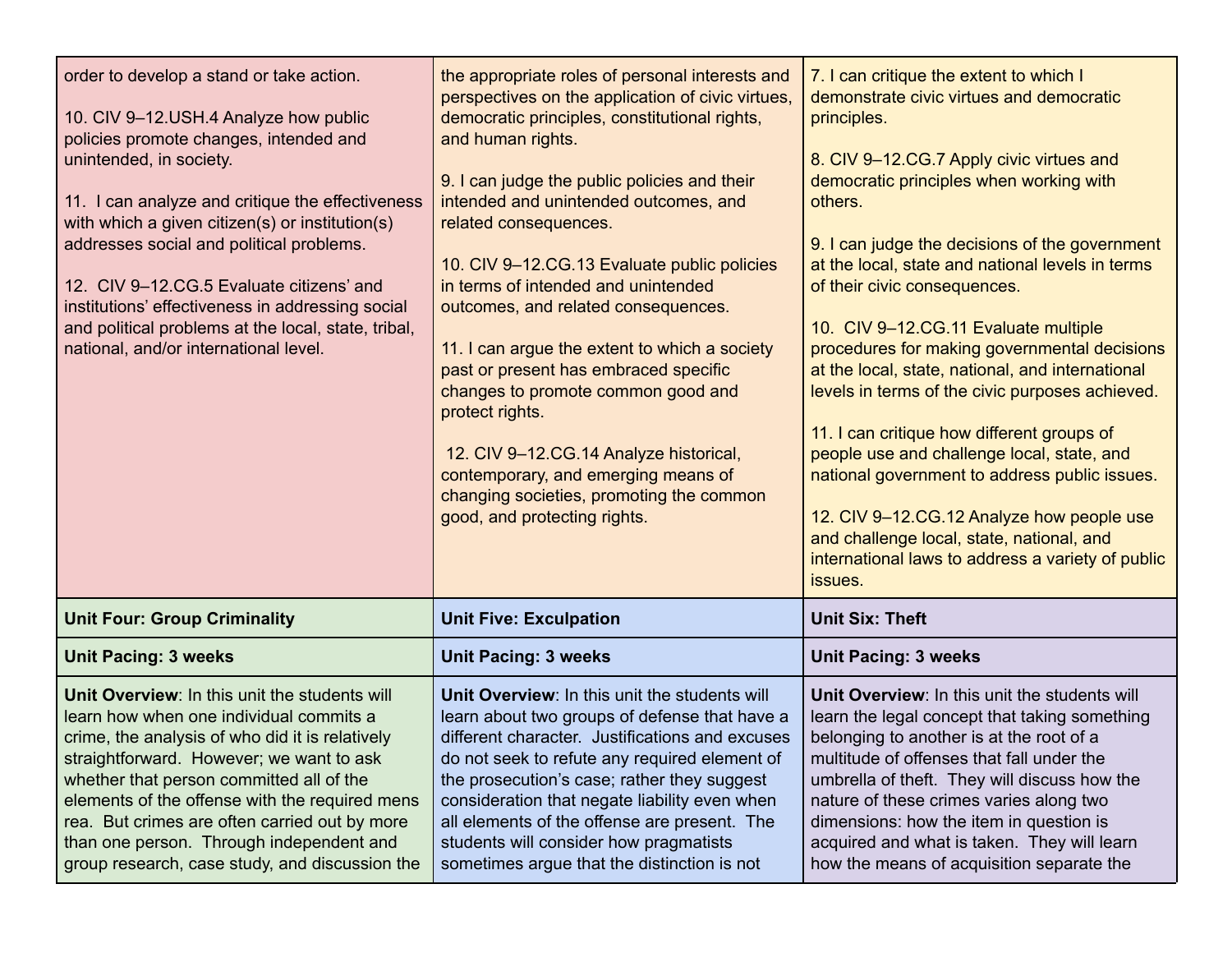| students will discover that the law needs to<br>account for those individuals who do not<br>commit the elements of the offense, but who<br>nevertheless participate in and further the<br>criminal activity in other ways.                                                                                                                                                                                                                                                                                                                                                                                             | important to require an acquittal while others<br>argue that the distinction is essential for clear<br>thinking because it points to a fundamental<br>difference in the reasons why culpability is<br>lacking.                                                                                                                                                                                                                                                                                                                                                       | various common-law offenses of larceny,<br>embezzlement, obtaining by false pretenses,<br>fraud, and blackmail, but modern statutes tend<br>to consolidate these into general theft statutes.                                                                                                                                                                                                                                                                                                                                                  |
|------------------------------------------------------------------------------------------------------------------------------------------------------------------------------------------------------------------------------------------------------------------------------------------------------------------------------------------------------------------------------------------------------------------------------------------------------------------------------------------------------------------------------------------------------------------------------------------------------------------------|----------------------------------------------------------------------------------------------------------------------------------------------------------------------------------------------------------------------------------------------------------------------------------------------------------------------------------------------------------------------------------------------------------------------------------------------------------------------------------------------------------------------------------------------------------------------|------------------------------------------------------------------------------------------------------------------------------------------------------------------------------------------------------------------------------------------------------------------------------------------------------------------------------------------------------------------------------------------------------------------------------------------------------------------------------------------------------------------------------------------------|
| <b>Compelling Questions:</b><br>1. How can someone be guilty of a crime when<br>they were not the individuals who committed<br>the crime?<br>2. If my intent is good or bad, should that be<br>taken into account when determining my guilt<br>or innocence as an accomplice to a crime?                                                                                                                                                                                                                                                                                                                               | <b>Compelling Questions:</b><br>1. What is the standard that I need to claim<br>the right of self-defense?<br>2. Is justice being fulfilled when we allow<br>someone to walk about from crime because<br>they believe they were justified?                                                                                                                                                                                                                                                                                                                           | <b>Compelling Questions:</b><br>1. How has the law evolved from the idea of<br>simply taking to the more advanced notion of<br>theft through lying?<br>2. What are the different ways in which I can<br>take someone's belongings that are not simply<br>property?                                                                                                                                                                                                                                                                             |
| <b>Priority Learning Targets</b><br>1. I can argue what makes a question important<br>or worth asking.<br>2. INQ 9-12.1 Explain how a question reflects<br>an enduring issue in the field.<br>3. I can develop and refine critical questions<br>that help me inquire about a topic or issue in<br>order to develop a stand or take action.<br>4. INQ 9-12.4 Explain how supporting<br>questions contribute to an inquiry and how,<br>through engaging source work, new compelling<br>and supporting questions emerge.<br>5. I can gather information from a variety of<br>sources as to capture a wide range of views, | <b>Priority Learning Targets</b><br>1. I can situate my own perspective or<br>viewpoint on an issue or topic within a range<br>of expert opinions.<br>2. INQ 9-12.3 Explain points of agreement<br>and disagreement experts have about<br>interpretations and applications of disciplinary<br>concepts and ideas associated with a<br>supporting question.<br>3. I can critique the accuracy and biases of a<br>source in how it approaches or answers<br>critical questions related to an issue or topic<br>and make determinations of that source's<br>legitimacy. | <b>Priority Learning Targets</b><br>1. I can critique the extent to which I<br>demonstrate civic virtues and democratic<br>principles.<br>2. CIV 9-12.CG.7 Apply civic virtues and<br>democratic principles when working with<br>others.<br>3. I can critique the extent to which a social or<br>political system embodies civic virtues and<br>democratic principles.<br>4. CIV 9-12.CG.8 Evaluate social and political<br>systems in different contexts, times, and<br>places that promote civic virtues and enact<br>democratic principles. |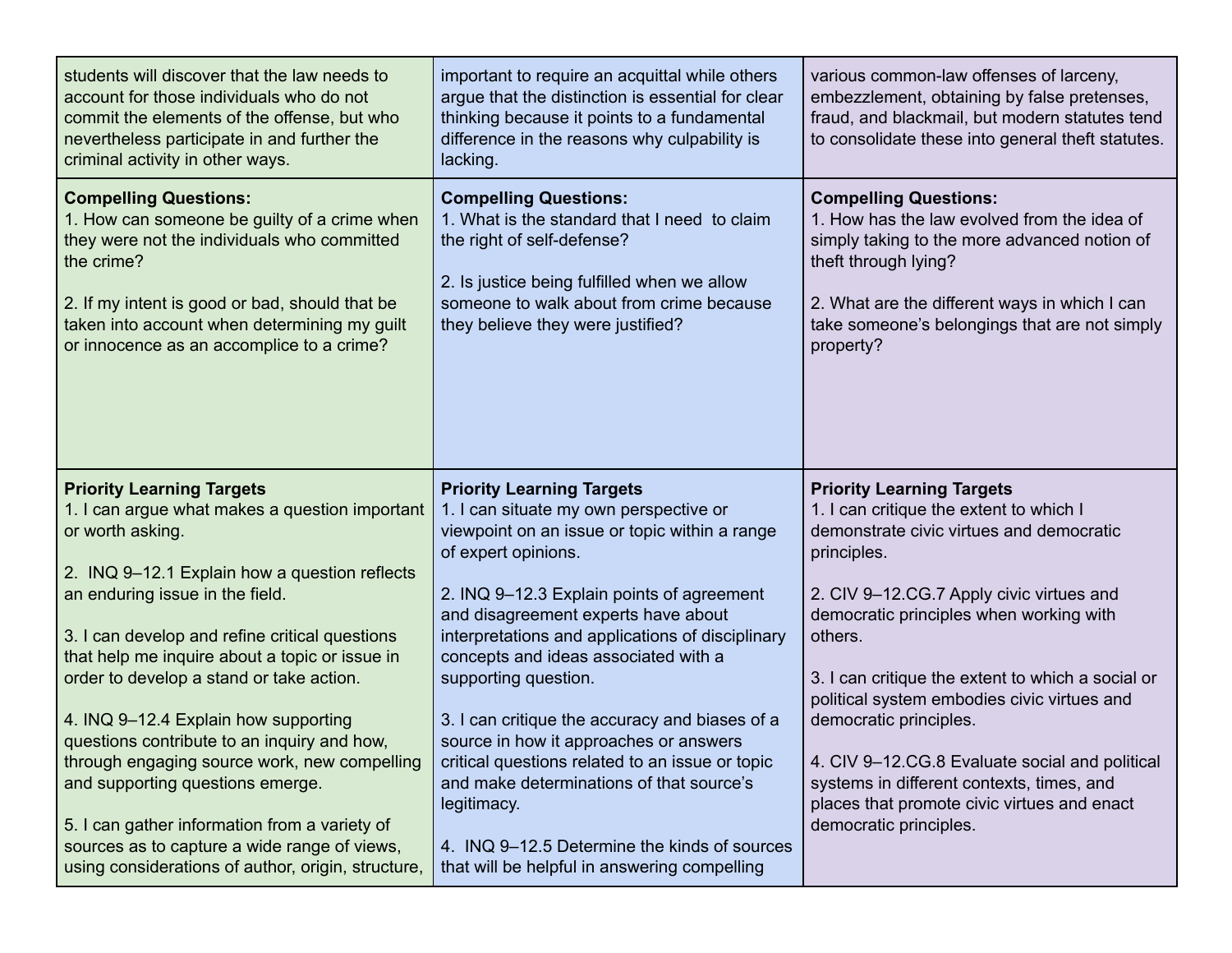| context, and accuracy to guide my selection.<br>6. INQ 9-12.6 Gather relevant information from<br>multiple sources representing a wide range of<br>views while using the origin, authority,<br>structure, context, and corroborative value of<br>the sources to guide the selection.<br>7. I can critique the relationships among<br>governments, civil societies, and economic<br>markets.<br>8. CIV 9-12.CG.6 Critique relationships<br>among governments, civil societies, and<br>economic markets.<br>9. I can judge the public policies and their<br>intended and unintended outcomes, and<br>related consequences.<br>10. CIV 9-12.CG.13 Evaluate public policies in<br>terms of intended and unintended outcomes,<br>and related consequences.<br>11. I can argue the extent to which a society<br>past or present has embraced specific changes<br>to promote common good and protect rights.<br>12. CIV 9-12.CG.14 Analyze historical,<br>contemporary, and emerging means of<br>changing societies, promoting the common<br>good, and protecting rights. | and supporting questions, taking into<br>consideration multiple points of view<br>represented in the sources, the types of<br>sources available, and the potential uses of<br>the sources.<br>5. I can gather information from a variety of<br>sources as to capture a wide range of views,<br>using considerations of author, origin,<br>structure, context, and accuracy to guide my<br>selection.<br>6. INQ 9-12.6 Gather relevant information<br>from multiple sources representing a wide<br>range of views while using the origin, authority,<br>structure, context, and corroborative value of<br>the sources to guide the selection.<br>7. I can analyze the powers and<br>responsibilities of local, state, tribal, national,<br>and international civic and political institutions.<br>8. CIV 9-12.CG.1 Distinguish the powers and<br>responsibilities of local, state, tribal, national,<br>and international civic and political institutions.<br>9. I can argue how my roles, rights, and<br>responsibilities as an American citizen today<br>are lesser or greater than those of citizens<br>living under differing systems past and<br>present.<br>10. CIV 9-12.CG.2 Analyze the role of citizens  <br>in the U.S. political system, with attention to<br>various theories of democracy, changes in<br>Americans' participation over time, and<br>alternative models from other countries, past<br>and present. | 5. I can purposefully employ a deliberative<br>process to make a sound decision.<br>6. CIV 9-12.CG.9 Use appropriate deliberative<br>processes in multiple settings.<br>7. I can critique how people apply civic virtues,<br>democratic principles, constitutional rights, and<br>human rights as relates to their personal<br>interests and perspectives.<br>8. CIV 9-12.CG.10 Analyze the impact and the<br>appropriate roles of personal interests and<br>perspectives on the application of civic virtues,<br>democratic principles, constitutional rights, and<br>human rights.<br>9. I can judge the public policies and their<br>intended and unintended outcomes, and<br>related consequences.<br>10. CIV 9-12.CG.13 Evaluate public policies in<br>terms of intended and unintended outcomes,<br>and related consequences.<br>11.I can argue the extent to which a society<br>past or present has embraced specific<br>changes to promote common good and protect<br>rights.<br>12. CIV 9-12.CG.14 Analyze historical,<br>contemporary, and emerging means of<br>changing societies, promoting the common<br>good, and protecting rights. |
|--------------------------------------------------------------------------------------------------------------------------------------------------------------------------------------------------------------------------------------------------------------------------------------------------------------------------------------------------------------------------------------------------------------------------------------------------------------------------------------------------------------------------------------------------------------------------------------------------------------------------------------------------------------------------------------------------------------------------------------------------------------------------------------------------------------------------------------------------------------------------------------------------------------------------------------------------------------------------------------------------------------------------------------------------------------------|--------------------------------------------------------------------------------------------------------------------------------------------------------------------------------------------------------------------------------------------------------------------------------------------------------------------------------------------------------------------------------------------------------------------------------------------------------------------------------------------------------------------------------------------------------------------------------------------------------------------------------------------------------------------------------------------------------------------------------------------------------------------------------------------------------------------------------------------------------------------------------------------------------------------------------------------------------------------------------------------------------------------------------------------------------------------------------------------------------------------------------------------------------------------------------------------------------------------------------------------------------------------------------------------------------------------------------------------------------------------------------------------------------------------------------|----------------------------------------------------------------------------------------------------------------------------------------------------------------------------------------------------------------------------------------------------------------------------------------------------------------------------------------------------------------------------------------------------------------------------------------------------------------------------------------------------------------------------------------------------------------------------------------------------------------------------------------------------------------------------------------------------------------------------------------------------------------------------------------------------------------------------------------------------------------------------------------------------------------------------------------------------------------------------------------------------------------------------------------------------------------------------------------------------------------------------------------------------|
|--------------------------------------------------------------------------------------------------------------------------------------------------------------------------------------------------------------------------------------------------------------------------------------------------------------------------------------------------------------------------------------------------------------------------------------------------------------------------------------------------------------------------------------------------------------------------------------------------------------------------------------------------------------------------------------------------------------------------------------------------------------------------------------------------------------------------------------------------------------------------------------------------------------------------------------------------------------------------------------------------------------------------------------------------------------------|--------------------------------------------------------------------------------------------------------------------------------------------------------------------------------------------------------------------------------------------------------------------------------------------------------------------------------------------------------------------------------------------------------------------------------------------------------------------------------------------------------------------------------------------------------------------------------------------------------------------------------------------------------------------------------------------------------------------------------------------------------------------------------------------------------------------------------------------------------------------------------------------------------------------------------------------------------------------------------------------------------------------------------------------------------------------------------------------------------------------------------------------------------------------------------------------------------------------------------------------------------------------------------------------------------------------------------------------------------------------------------------------------------------------------------|----------------------------------------------------------------------------------------------------------------------------------------------------------------------------------------------------------------------------------------------------------------------------------------------------------------------------------------------------------------------------------------------------------------------------------------------------------------------------------------------------------------------------------------------------------------------------------------------------------------------------------------------------------------------------------------------------------------------------------------------------------------------------------------------------------------------------------------------------------------------------------------------------------------------------------------------------------------------------------------------------------------------------------------------------------------------------------------------------------------------------------------------------|